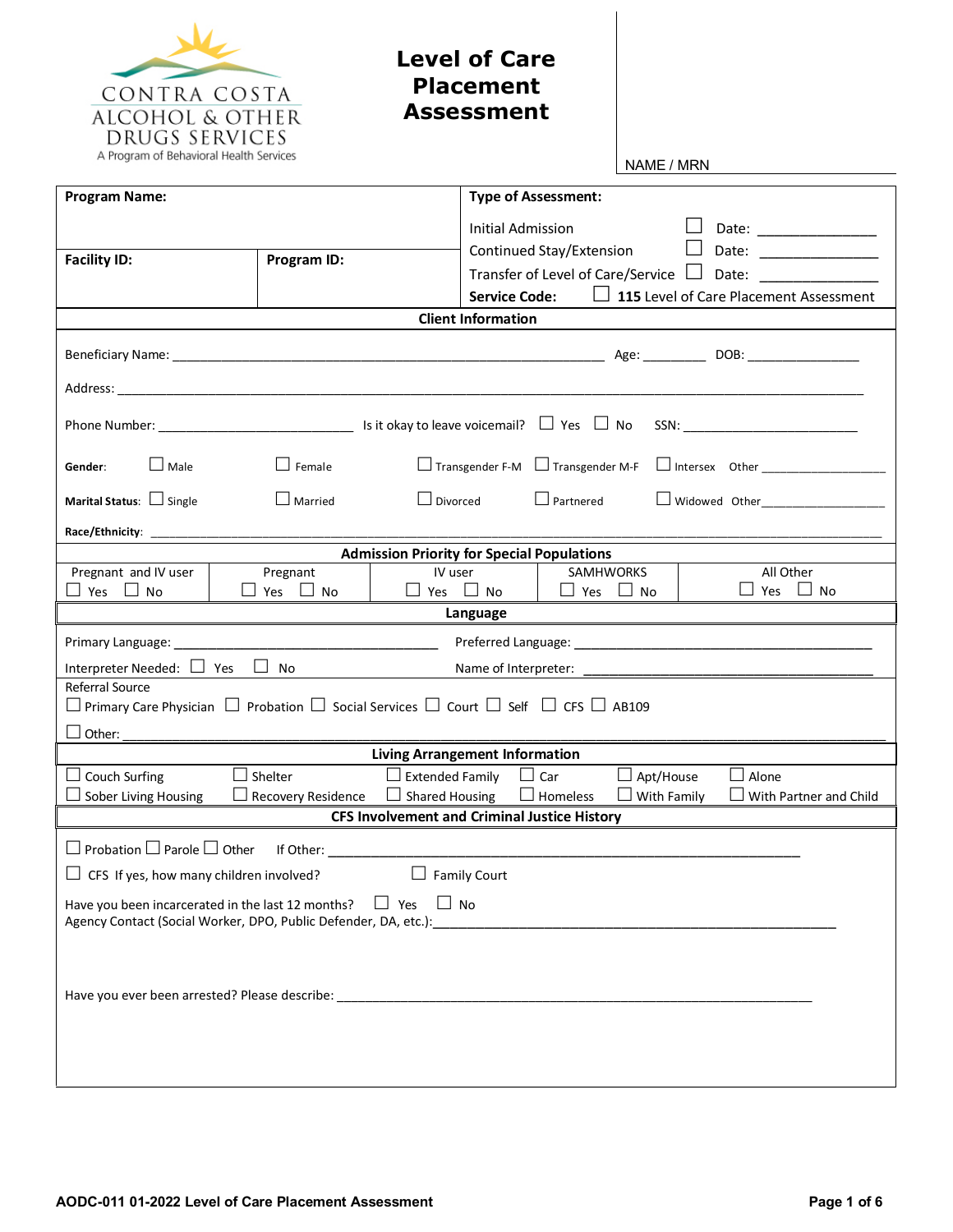| IMMEDIATE NEED PROFILE: ACUTE WITHDRAWAL POTENTIAL<br>Client currently having SEVERE withdrawal symptoms such as tremors, excessive sweating, rapid heart rate, blackouts, anxiety, vomiting, etc. |                                                                                                                               |                                 |                              |                         |                           |                        |                            |
|----------------------------------------------------------------------------------------------------------------------------------------------------------------------------------------------------|-------------------------------------------------------------------------------------------------------------------------------|---------------------------------|------------------------------|-------------------------|---------------------------|------------------------|----------------------------|
| Yes $\Box$ No If yes, make immediate referral for medical evaluation STOP ASSESSMENT; If life-threatening: Call 911                                                                                |                                                                                                                               |                                 |                              |                         |                           |                        |                            |
| Client currently having SEVERE physical health problems and/or experiencing out of the ordinary in relation to physical health (Non-imminent                                                       |                                                                                                                               |                                 |                              |                         |                           |                        |                            |
|                                                                                                                                                                                                    | problems, examples may include: high blood pressure, broken limb(s)<br>$\Box$ Yes $\Box$ No                                   |                                 |                              |                         |                           |                        |                            |
| If yes, make Immediate referral for medical evaluation; STOP ASSESSMENT                                                                                                                            |                                                                                                                               |                                 |                              |                         |                           |                        |                            |
| Client currently in danger of harming self or someone else $\Box$ Yes                                                                                                                              |                                                                                                                               |                                 | $\Box$ No                    |                         |                           |                        |                            |
| Client has the intent and a plan to do so $\Box$ Yes                                                                                                                                               | $\Box$ No                                                                                                                     |                                 |                              |                         |                           |                        |                            |
| If Yes to either or both of the above; Call 911 and Make Immediate Referral for Psychiatric Evaluation; STOP ASSESSMENT                                                                            |                                                                                                                               |                                 |                              |                         |                           |                        |                            |
| Client currently under the influence of alcohol and/or other drugs $\Box$ Yes<br>$\Box$ No<br>If YES to the above question, REFER to Withdrawal Management, CONTINUE ASSESSMENT                    |                                                                                                                               |                                 |                              |                         |                           |                        |                            |
|                                                                                                                                                                                                    |                                                                                                                               |                                 | <b>Substance Use History</b> |                         |                           |                        |                            |
| Brief Explanation of Treatment Needs                                                                                                                                                               |                                                                                                                               |                                 |                              |                         |                           |                        |                            |
|                                                                                                                                                                                                    |                                                                                                                               |                                 |                              |                         |                           |                        |                            |
|                                                                                                                                                                                                    |                                                                                                                               |                                 |                              |                         |                           |                        |                            |
|                                                                                                                                                                                                    |                                                                                                                               |                                 |                              |                         |                           |                        |                            |
|                                                                                                                                                                                                    |                                                                                                                               |                                 |                              |                         |                           |                        |                            |
| Can you please describe any attempts you have made to either control or cut down on your alcohol and/or drug use?                                                                                  |                                                                                                                               |                                 |                              |                         |                           |                        |                            |
|                                                                                                                                                                                                    |                                                                                                                               |                                 |                              |                         |                           |                        |                            |
|                                                                                                                                                                                                    |                                                                                                                               |                                 |                              |                         |                           |                        |                            |
| Have you ever been in Alcohol and Other Drug Treatment? $\Box$ Yes                                                                                                                                 |                                                                                                                               |                                 | $\Box$ No                    | If Yes, when and where? |                           |                        |                            |
|                                                                                                                                                                                                    |                                                                                                                               |                                 |                              |                         |                           |                        |                            |
|                                                                                                                                                                                                    |                                                                                                                               |                                 |                              |                         |                           |                        |                            |
|                                                                                                                                                                                                    |                                                                                                                               |                                 |                              |                         |                           |                        |                            |
|                                                                                                                                                                                                    | DIMENSION 1: SUBSTANCE USE, ACUTE INTOXICATION, WITHDRAWAL                                                                    |                                 |                              |                         |                           |                        |                            |
|                                                                                                                                                                                                    | Please complete table for all substances that apply                                                                           |                                 |                              |                         |                           |                        |                            |
|                                                                                                                                                                                                    |                                                                                                                               |                                 | Used in                      |                         | Frequency                 | Amount of              |                            |
| <b>Drug of Choice</b>                                                                                                                                                                              | Date of<br>Last Use                                                                                                           | <b>Prior Use</b><br>(Lifetime)? | last 12<br>months?           | <b>Method</b><br>of Use | of Use in Last<br>30 Days | Use in Last 30<br>days | Age at<br><b>First Use</b> |
| Alcohol                                                                                                                                                                                            |                                                                                                                               |                                 |                              |                         |                           |                        |                            |
| Amphetamines (Meth, Ice, Crank)                                                                                                                                                                    |                                                                                                                               |                                 |                              |                         |                           |                        |                            |
| Cocaine/Crack                                                                                                                                                                                      |                                                                                                                               |                                 |                              |                         |                           |                        |                            |
|                                                                                                                                                                                                    |                                                                                                                               |                                 |                              |                         |                           |                        |                            |
| Hallucinogens                                                                                                                                                                                      |                                                                                                                               |                                 |                              |                         |                           |                        |                            |
| Heroin                                                                                                                                                                                             |                                                                                                                               |                                 |                              |                         |                           |                        |                            |
| Marijuana                                                                                                                                                                                          |                                                                                                                               |                                 |                              |                         |                           |                        |                            |
| Non-prescribed Opioids                                                                                                                                                                             |                                                                                                                               |                                 |                              |                         |                           |                        |                            |
| Non-prescribed Sedatives                                                                                                                                                                           |                                                                                                                               |                                 |                              |                         |                           |                        |                            |
| Inhalants                                                                                                                                                                                          |                                                                                                                               |                                 |                              |                         |                           |                        |                            |
| Misuse of Over the Counter                                                                                                                                                                         |                                                                                                                               |                                 |                              |                         |                           |                        |                            |
| Nicotine                                                                                                                                                                                           |                                                                                                                               |                                 |                              |                         |                           |                        |                            |
| Other:                                                                                                                                                                                             |                                                                                                                               |                                 |                              |                         |                           |                        |                            |
|                                                                                                                                                                                                    |                                                                                                                               |                                 |                              |                         |                           |                        |                            |
| Client has past history of serious withdrawal, life-threatening symptoms or seizures during withdrawal? e.g. need for IV therapy; hospital for                                                     |                                                                                                                               |                                 |                              |                         |                           |                        |                            |
|                                                                                                                                                                                                    | $\Box$ Yes<br>seizure control; psychosis/DT's; medication management with close nurse monitoring and medical management<br>No |                                 |                              |                         |                           |                        |                            |
|                                                                                                                                                                                                    | What happens when you stop using alcohol and/or drugs? Please describe:                                                       |                                 |                              |                         |                           |                        |                            |
|                                                                                                                                                                                                    |                                                                                                                               |                                 |                              |                         |                           |                        |                            |
|                                                                                                                                                                                                    |                                                                                                                               |                                 |                              |                         |                           |                        |                            |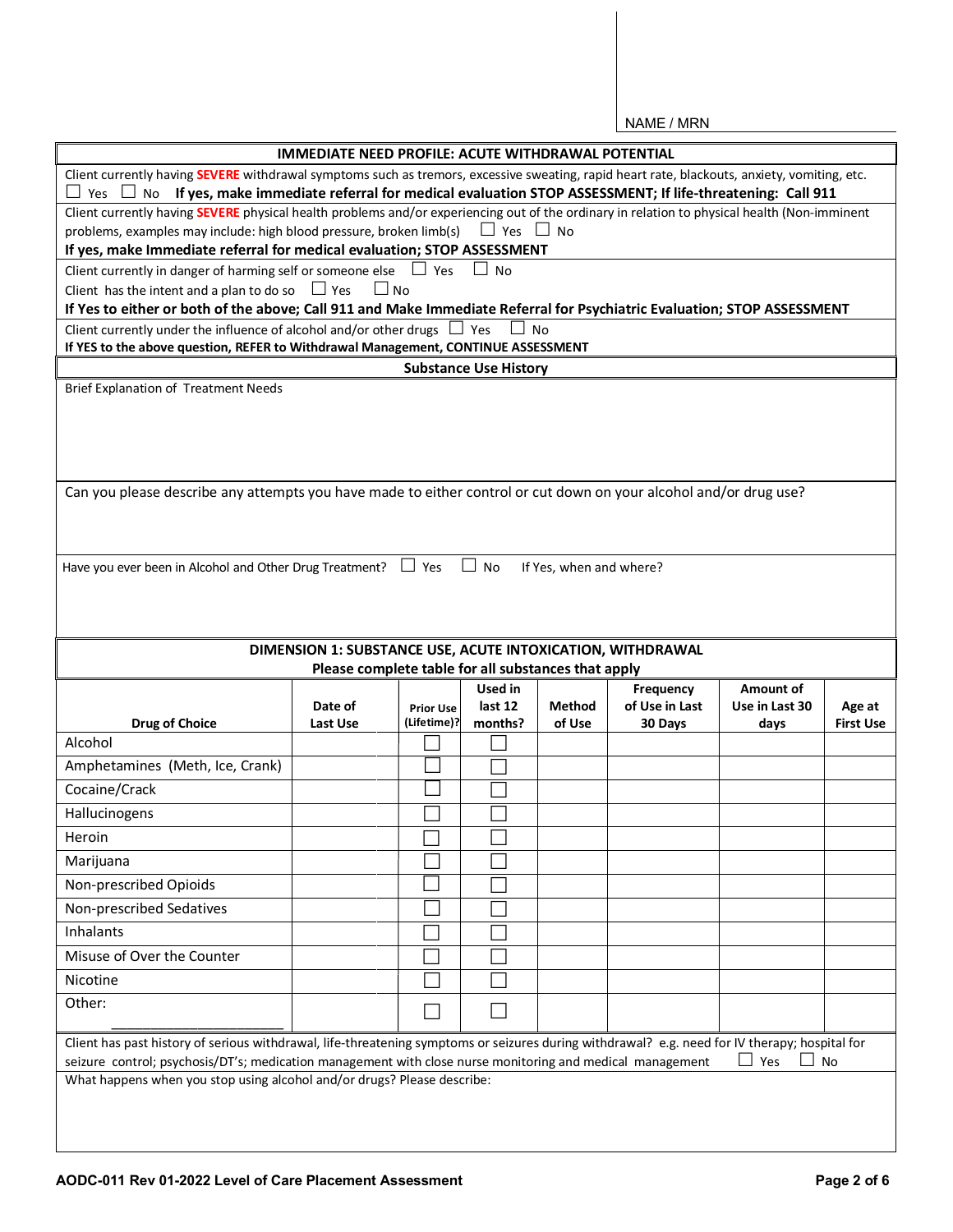| Do you find yourself using more alcohol and/or drugs that you intend to?<br>⊿ Yes                                                       |                                                                                                                                                                                                                               |                                                                                       |                          | <b>No</b>          |  |  |  |  |  |
|-----------------------------------------------------------------------------------------------------------------------------------------|-------------------------------------------------------------------------------------------------------------------------------------------------------------------------------------------------------------------------------|---------------------------------------------------------------------------------------|--------------------------|--------------------|--|--|--|--|--|
| Do you find yourself using more alcohol and/or drugs in order to get the same high?                                                     | $\square$ Yes<br>No                                                                                                                                                                                                           |                                                                                       |                          |                    |  |  |  |  |  |
| $\square$ Yes<br>Has your alcohol and/or drug use changed recently (increase/decrease, changed Method of Use)                           |                                                                                                                                                                                                                               |                                                                                       |                          | <b>No</b>          |  |  |  |  |  |
| *If Client has been misusing prescription drugs, refer to Medication Assisted Treatment including Opioid Treatment Programs (Methadone) |                                                                                                                                                                                                                               |                                                                                       |                          |                    |  |  |  |  |  |
|                                                                                                                                         |                                                                                                                                                                                                                               | SEVERITY RATING-DIMENSION 1 (Substance Use, Acute Intoxication, Withdrawal Potential) |                          |                    |  |  |  |  |  |
| 0-No Risk/Stable                                                                                                                        | 1-Mild                                                                                                                                                                                                                        | 2-Moderate<br>$\Box$ 3-Severe                                                         | 4-Very Severe            |                    |  |  |  |  |  |
|                                                                                                                                         |                                                                                                                                                                                                                               | DIMENSION 2: BIOMEDICAL CONDITIONS/COMPLICATIONS                                      |                          |                    |  |  |  |  |  |
|                                                                                                                                         |                                                                                                                                                                                                                               |                                                                                       |                          |                    |  |  |  |  |  |
| Name of Primary Care Physician:                                                                                                         |                                                                                                                                                                                                                               |                                                                                       |                          |                    |  |  |  |  |  |
| Do you have any of the following medical conditions?                                                                                    |                                                                                                                                                                                                                               | None, Unknown Medical Conditions                                                      |                          |                    |  |  |  |  |  |
| Hepatitis C                                                                                                                             | Seizure/Neurological                                                                                                                                                                                                          | Muscle/Joint Problems                                                                 | Diabetes                 |                    |  |  |  |  |  |
| Tuberculosis                                                                                                                            | Thyroid                                                                                                                                                                                                                       | <b>Vision Problems</b>                                                                | Sleep Problems           |                    |  |  |  |  |  |
| High Blood Pressure                                                                                                                     | Kidney Problems                                                                                                                                                                                                               | <b>Hearing Problems</b>                                                               | Chronic Pain             |                    |  |  |  |  |  |
| <b>High Cholesterol</b>                                                                                                                 | Liver Problems                                                                                                                                                                                                                | <b>Dental Problems</b>                                                                | <b>Heart Problems</b>    |                    |  |  |  |  |  |
| <b>Blood Disorder</b>                                                                                                                   | Asthma/Lung Problems                                                                                                                                                                                                          |                                                                                       |                          |                    |  |  |  |  |  |
|                                                                                                                                         |                                                                                                                                                                                                                               | Sexually Transmitted Disease(s):                                                      |                          |                    |  |  |  |  |  |
| Stomach/Intestinal Problems                                                                                                             | Abscesses/Open Wounds                                                                                                                                                                                                         | ப<br>Infection(s):                                                                    |                          |                    |  |  |  |  |  |
| Cancer (specify type[s]):                                                                                                               |                                                                                                                                                                                                                               | Other (Etc., and Major Injuries):                                                     |                          |                    |  |  |  |  |  |
|                                                                                                                                         |                                                                                                                                                                                                                               |                                                                                       |                          |                    |  |  |  |  |  |
|                                                                                                                                         |                                                                                                                                                                                                                               |                                                                                       |                          |                    |  |  |  |  |  |
| $\Box$ Allergies: (If allergies, please note reaction to each allergy)                                                                  |                                                                                                                                                                                                                               |                                                                                       |                          | No Known Allergies |  |  |  |  |  |
|                                                                                                                                         |                                                                                                                                                                                                                               |                                                                                       |                          |                    |  |  |  |  |  |
|                                                                                                                                         |                                                                                                                                                                                                                               |                                                                                       |                          |                    |  |  |  |  |  |
| Do any of the conditions listed previously significantly interfere with your life?                                                      |                                                                                                                                                                                                                               | $\Box$ Yes<br>No                                                                      | If Yes, please describe: |                    |  |  |  |  |  |
|                                                                                                                                         |                                                                                                                                                                                                                               |                                                                                       |                          |                    |  |  |  |  |  |
|                                                                                                                                         |                                                                                                                                                                                                                               |                                                                                       |                          |                    |  |  |  |  |  |
|                                                                                                                                         |                                                                                                                                                                                                                               |                                                                                       |                          |                    |  |  |  |  |  |
| Have you ever been hospitalized?                                                                                                        | $\Box$ Yes<br>No                                                                                                                                                                                                              | If Yes, please include dates and reason(s) for hospitalization:                       |                          |                    |  |  |  |  |  |
|                                                                                                                                         |                                                                                                                                                                                                                               |                                                                                       |                          |                    |  |  |  |  |  |
|                                                                                                                                         |                                                                                                                                                                                                                               |                                                                                       |                          |                    |  |  |  |  |  |
|                                                                                                                                         |                                                                                                                                                                                                                               |                                                                                       |                          |                    |  |  |  |  |  |
|                                                                                                                                         |                                                                                                                                                                                                                               |                                                                                       |                          |                    |  |  |  |  |  |
| Yes                                                                                                                                     | Does the Beneficiary report any medical symptoms that would be considered life-threatening or require immediate treatment?<br>No If Yes, consider immediate referral to Emergency Department and/or call 911; STOP ASSESSMENT |                                                                                       |                          |                    |  |  |  |  |  |
|                                                                                                                                         |                                                                                                                                                                                                                               |                                                                                       |                          |                    |  |  |  |  |  |
|                                                                                                                                         |                                                                                                                                                                                                                               |                                                                                       |                          |                    |  |  |  |  |  |
| List all medication(s) client is currently taking for biomedical conditions:                                                            |                                                                                                                                                                                                                               |                                                                                       |                          |                    |  |  |  |  |  |
| Medication                                                                                                                              | Dose/Frequency                                                                                                                                                                                                                | Reason                                                                                |                          | Compliant          |  |  |  |  |  |
|                                                                                                                                         |                                                                                                                                                                                                                               |                                                                                       |                          | γ<br>N             |  |  |  |  |  |
|                                                                                                                                         |                                                                                                                                                                                                                               |                                                                                       |                          | Υ<br>N             |  |  |  |  |  |
|                                                                                                                                         |                                                                                                                                                                                                                               |                                                                                       |                          | Y<br>N             |  |  |  |  |  |
|                                                                                                                                         |                                                                                                                                                                                                                               |                                                                                       |                          | Y<br>N             |  |  |  |  |  |
|                                                                                                                                         |                                                                                                                                                                                                                               |                                                                                       |                          | Y<br>N             |  |  |  |  |  |
|                                                                                                                                         |                                                                                                                                                                                                                               |                                                                                       |                          |                    |  |  |  |  |  |
|                                                                                                                                         |                                                                                                                                                                                                                               |                                                                                       |                          | Υ<br>N             |  |  |  |  |  |
|                                                                                                                                         |                                                                                                                                                                                                                               | SEVERITY RATING-DIMENSION 2 (Biomedical Conditions and Complications)                 |                          |                    |  |  |  |  |  |
| 0-No Risk/Stable                                                                                                                        | 1-Mild                                                                                                                                                                                                                        | 2-Moderate<br>3-Severe                                                                | 4-Very Severe            |                    |  |  |  |  |  |
|                                                                                                                                         |                                                                                                                                                                                                                               | DIMENSION 3: EMOTIONAL, BEHAVIORAL, OR COGNITIVE CONDITIONS AND COMPLICATIONS         |                          |                    |  |  |  |  |  |
|                                                                                                                                         |                                                                                                                                                                                                                               |                                                                                       |                          |                    |  |  |  |  |  |
| Previous mental health diagnosis                                                                                                        | Yes<br>No                                                                                                                                                                                                                     | Decline to State                                                                      |                          |                    |  |  |  |  |  |
| If yes, diagnosis as reported by Client:                                                                                                |                                                                                                                                                                                                                               |                                                                                       |                          |                    |  |  |  |  |  |
|                                                                                                                                         |                                                                                                                                                                                                                               |                                                                                       |                          |                    |  |  |  |  |  |
| If so, by whom?                                                                                                                         |                                                                                                                                                                                                                               | when?                                                                                 |                          |                    |  |  |  |  |  |
| Are you currently receiving or have you previously received any supportive treatment (e.g. counseling/therapy) for mental health needs? |                                                                                                                                                                                                                               |                                                                                       |                          |                    |  |  |  |  |  |
| $\Box$ Yes                                                                                                                              |                                                                                                                                                                                                                               |                                                                                       |                          |                    |  |  |  |  |  |
| Professional's Name:                                                                                                                    | $\Box$ No If Yes, most recent Mental Health provider, when and where:                                                                                                                                                         | Location:<br>Date:                                                                    |                          |                    |  |  |  |  |  |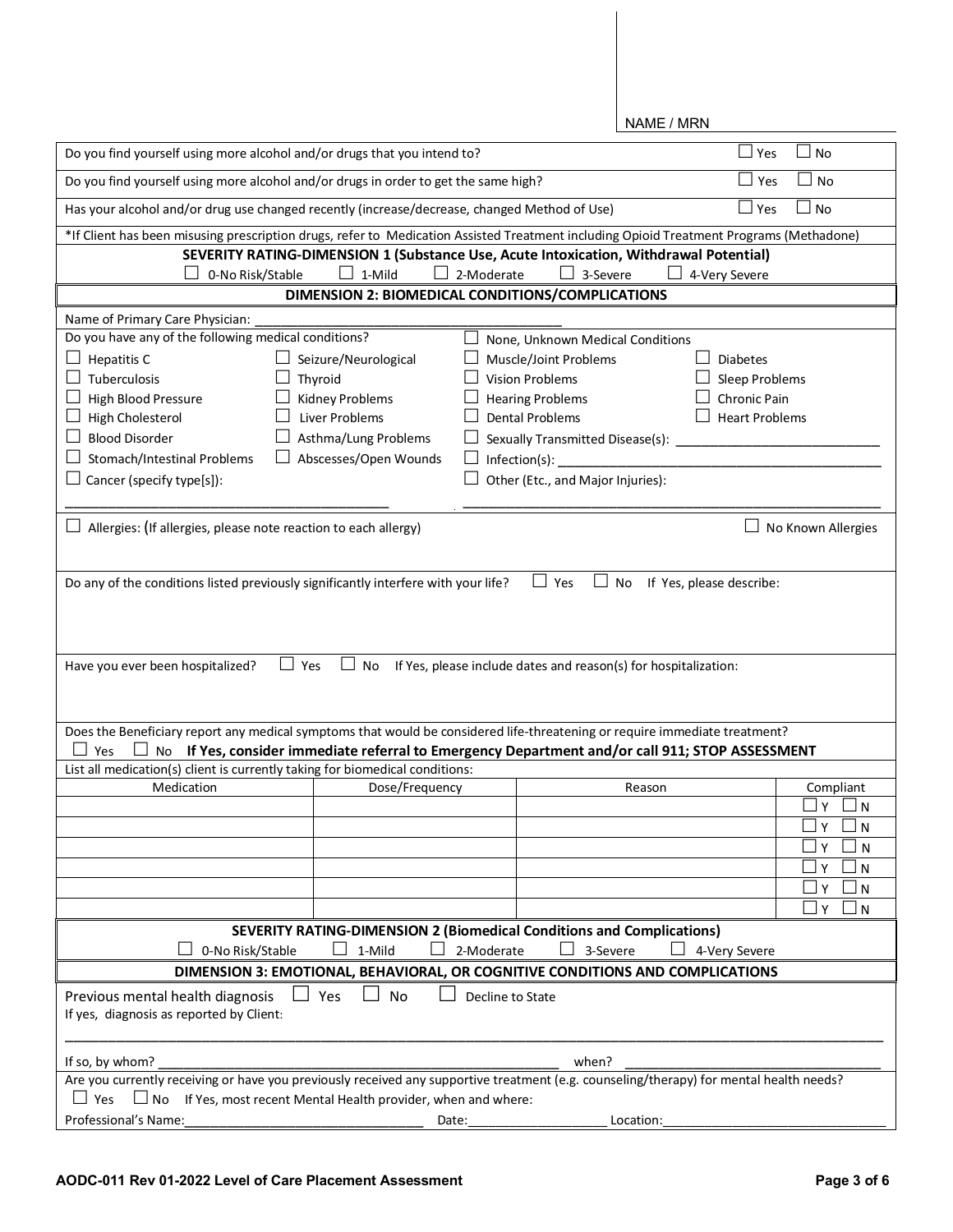|                                                            |                                                                                                                  | NAME / MRN             |                              |
|------------------------------------------------------------|------------------------------------------------------------------------------------------------------------------|------------------------|------------------------------|
|                                                            | Are you currently or have you ever been prescribed any medication for psychological or emotional needs?          |                        | No<br>Yes                    |
|                                                            | If yes, List all medication(s)client is currently taking for psychological or emotional needs:                   |                        |                              |
| Medication                                                 | Dose/Frequency                                                                                                   | Reason                 | Compliant                    |
|                                                            |                                                                                                                  |                        | Y<br>${\sf N}$               |
|                                                            |                                                                                                                  |                        | Y<br>N                       |
|                                                            |                                                                                                                  |                        | Υ<br>$\mathsf{N}$            |
|                                                            |                                                                                                                  |                        | N<br>Y                       |
|                                                            |                                                                                                                  |                        | Y<br>N                       |
|                                                            |                                                                                                                  |                        | Y<br>N                       |
|                                                            | Do you consider any of the following behaviors or symptoms to be problematic in your daily life?                 |                        | $\Box$ None/Decline to State |
| Depression/Sadness                                         | Loss of Pleasure/Interest                                                                                        | Hopelessness           | Irritability/Anger           |
| Impulsivity                                                | Pressured Speech                                                                                                 | Grandiosity            | <b>Racing Thoughts</b>       |
| Anxiety/Excessive Worry                                    | <b>Obsessive Thought</b>                                                                                         | Compulsive Behaviors   | Flashbacks                   |
| Paranoia                                                   | Sleep Problems                                                                                                   | Memory/Concentration   | Gambling                     |
| Risky Sexual Behavior                                      |                                                                                                                  |                        |                              |
| Hallucinations (Please describe):                          |                                                                                                                  |                        |                              |
|                                                            |                                                                                                                  |                        |                              |
| Delusions (Please describe):                               |                                                                                                                  |                        |                              |
|                                                            |                                                                                                                  |                        |                              |
| Abuse (Physical, Emotional, Sexual):                       |                                                                                                                  |                        |                              |
| $\Box$ Traumatic Event(s) (Please describe):               |                                                                                                                  |                        |                              |
| Prior attempts of self-harm (If Yes, please describe):     |                                                                                                                  |                        |                              |
| $\Box$ Other:                                              |                                                                                                                  |                        |                              |
|                                                            |                                                                                                                  |                        |                              |
|                                                            |                                                                                                                  |                        |                              |
| Suicidal Thoughts (Please describe):                       |                                                                                                                  |                        |                              |
|                                                            |                                                                                                                  |                        |                              |
| $\Box$ Thoughts of Harming Others (Please describe):       |                                                                                                                  |                        |                              |
|                                                            |                                                                                                                  |                        |                              |
|                                                            | If Yes to either or both of the above; Call 911 STOP ASSESSMENT                                                  |                        |                              |
|                                                            | Do you notice a relationship between any psychological or emotional needs and your alcohol and/or substance use? |                        | No<br>$\Box$ Yes             |
| If Yes, please describe:                                   |                                                                                                                  |                        |                              |
| Do you have any history of memory loss and/or head trauma? | Yes                                                                                                              | No                     |                              |
|                                                            | Based on the previous questions, is further assessment of mental health needed?                                  | $\Box$ No<br>⊿ Yes     |                              |
|                                                            | If Yes, refer client for further assessment of mental health; CONTINUE ASSESSMENT                                |                        |                              |
|                                                            | SEVERITY RATING-DIMENSION 3 (Emotional, Behavioral, or Cognitive Conditions and Complications)                   |                        |                              |
| 0-No Risk/Stable                                           | 1-Mild                                                                                                           | 2-Moderate<br>3-Severe | 4-Very Severe                |
|                                                            |                                                                                                                  |                        |                              |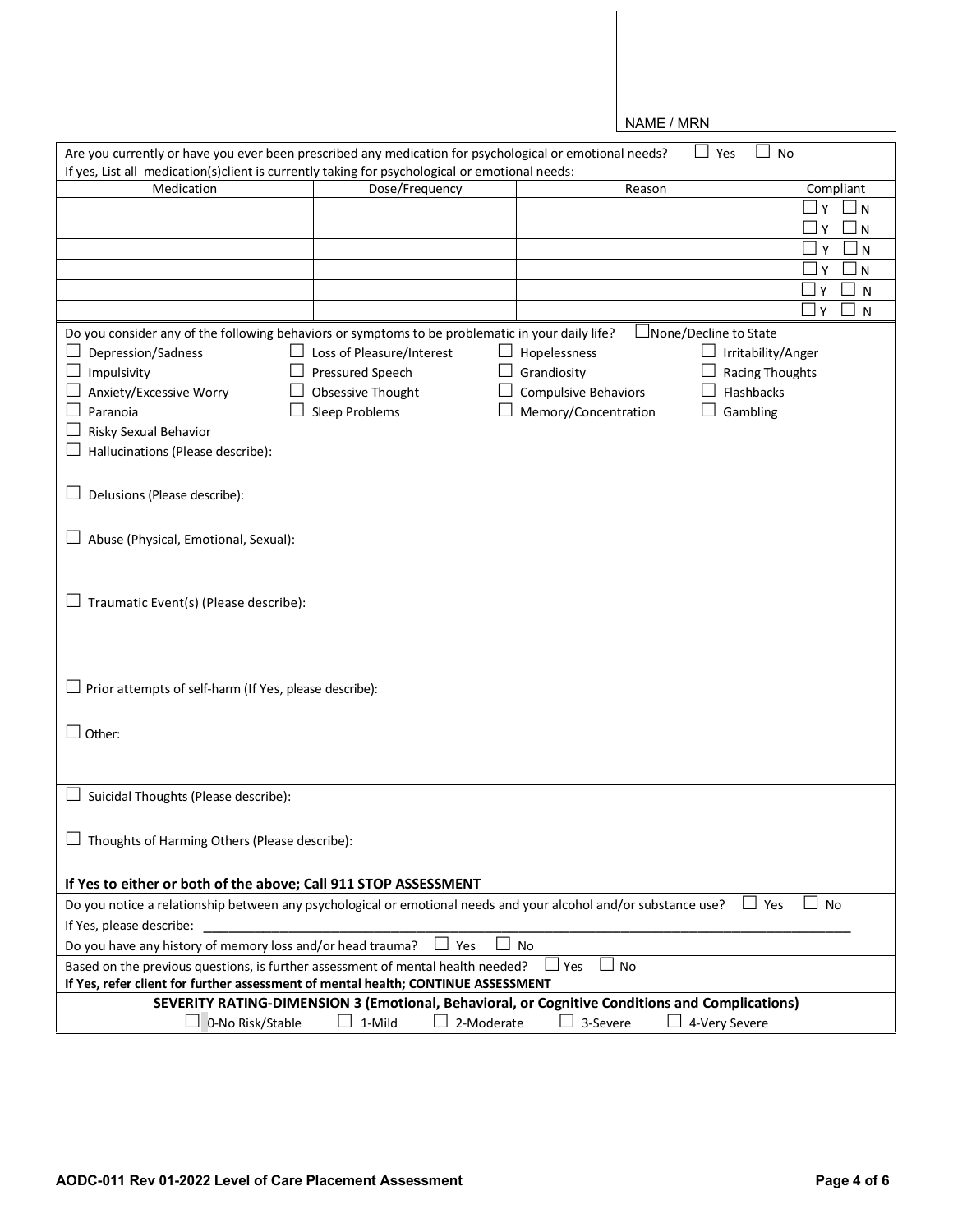| <b>DIMENSION 4: READINESS TO CHANGE</b>                                                                                                              |  |  |  |  |
|------------------------------------------------------------------------------------------------------------------------------------------------------|--|--|--|--|
| Have you been mandated, directed or coerced into alcohol and other drug treatment?<br>No<br>Yes                                                      |  |  |  |  |
| Identified areas in which alcohol and/or drug use is having a negative impact on functioning<br>School<br><b>Physical Health</b><br>Work<br>Finances |  |  |  |  |
| Self Esteem<br>Relationships<br>Legal Matters (Probation)<br><b>Handling Everyday Tasks</b>                                                          |  |  |  |  |
| <b>Recreational Activities</b><br><b>CFS</b><br><b>Family Court</b><br>Hygiene                                                                       |  |  |  |  |
| Other:                                                                                                                                               |  |  |  |  |
| Do you continue to use alcohol and/or drugs despite having it affect the areas listed above?<br>Yes<br>No                                            |  |  |  |  |
| On a scale of 0 (low) to 4 (very), how important is it for you to stop using alcohol and/or any substances? O<br>3<br>4                              |  |  |  |  |
| 0<br>3<br>On a scale of 0 (low) to 4 (very), how important is it for you to address any mental health needs?<br>1<br>2<br>4                          |  |  |  |  |
| <b>SEVERITY RATING-DIMENSION 4 (Readiness to Change)</b><br>3-Severe<br>4-Very Severe<br>0-No Risk/Stable<br>1-Mild<br>2-Moderate                    |  |  |  |  |
| DIMENSION 5: RELAPSE, CONTINUED USE, OR CONTINUED PROBLEM POTENTIAL                                                                                  |  |  |  |  |
| Do you feel that you will either relapse or continue to use, without treatment or additional support?  <br><b>No</b><br>$\sqcup$ Yes                 |  |  |  |  |
| In the last 30 days, how often have you experienced cravings, withdrawal symptoms, disturbing effects of use?                                        |  |  |  |  |
| Occasionally=between 1-5 times in 30 days, Frequently = 3x per week, Constantly =Daily                                                               |  |  |  |  |
| Occasionally $\Box$ Frequently<br>Constantly<br>Alcohol:<br>None                                                                                     |  |  |  |  |
| Occasionally $\Box$ Frequently<br>Constantly<br>Drug:<br>None                                                                                        |  |  |  |  |
| $\Box$ Occasionally $\Box$ Frequently<br>None<br>Constantly<br>Opiates:                                                                              |  |  |  |  |
| (such as Heroin, Vicodin, Oxycontin, Percocet, Fentanyl, etc.)                                                                                       |  |  |  |  |
| Do you find yourself spending time searching for alcohol and/or drugs, or trying to recover from its effects?<br>No<br>Yes                           |  |  |  |  |
| If Yes, please describe:                                                                                                                             |  |  |  |  |
| Are you aware of any triggers to use alcohol and/or drugs?                                                                                           |  |  |  |  |
| <b>Mental Health</b><br><b>Strong Cravings</b><br><b>Work Pressure</b><br><b>Relationship Problems</b>                                               |  |  |  |  |
| Physical Health<br>Difficulty Dealing with Feelings<br><b>Financial Stressors</b><br><b>School Pressure</b>                                          |  |  |  |  |
| Environment<br>Chronic Pain<br>Unemployment<br>Peer Pressure                                                                                         |  |  |  |  |
| Other:<br>None                                                                                                                                       |  |  |  |  |
| Please describe what you do when you are triggered.                                                                                                  |  |  |  |  |
|                                                                                                                                                      |  |  |  |  |
|                                                                                                                                                      |  |  |  |  |
|                                                                                                                                                      |  |  |  |  |
| What is the longest period of time that you have gone without using alcohol and/or drugs?                                                            |  |  |  |  |
|                                                                                                                                                      |  |  |  |  |
|                                                                                                                                                      |  |  |  |  |
| When did this time period occur?                                                                                                                     |  |  |  |  |
| What helped you and what did not help you during this period?                                                                                        |  |  |  |  |
|                                                                                                                                                      |  |  |  |  |
|                                                                                                                                                      |  |  |  |  |
|                                                                                                                                                      |  |  |  |  |
|                                                                                                                                                      |  |  |  |  |
| SEVERITY RATING-DIMENSION 5 (Relapse, Continued Use, or Continued Problem Potential)                                                                 |  |  |  |  |
|                                                                                                                                                      |  |  |  |  |
| 1-Mild<br>2-Moderate<br>3-Severe<br>0-No Risk/Stable<br>4-Very Severe                                                                                |  |  |  |  |